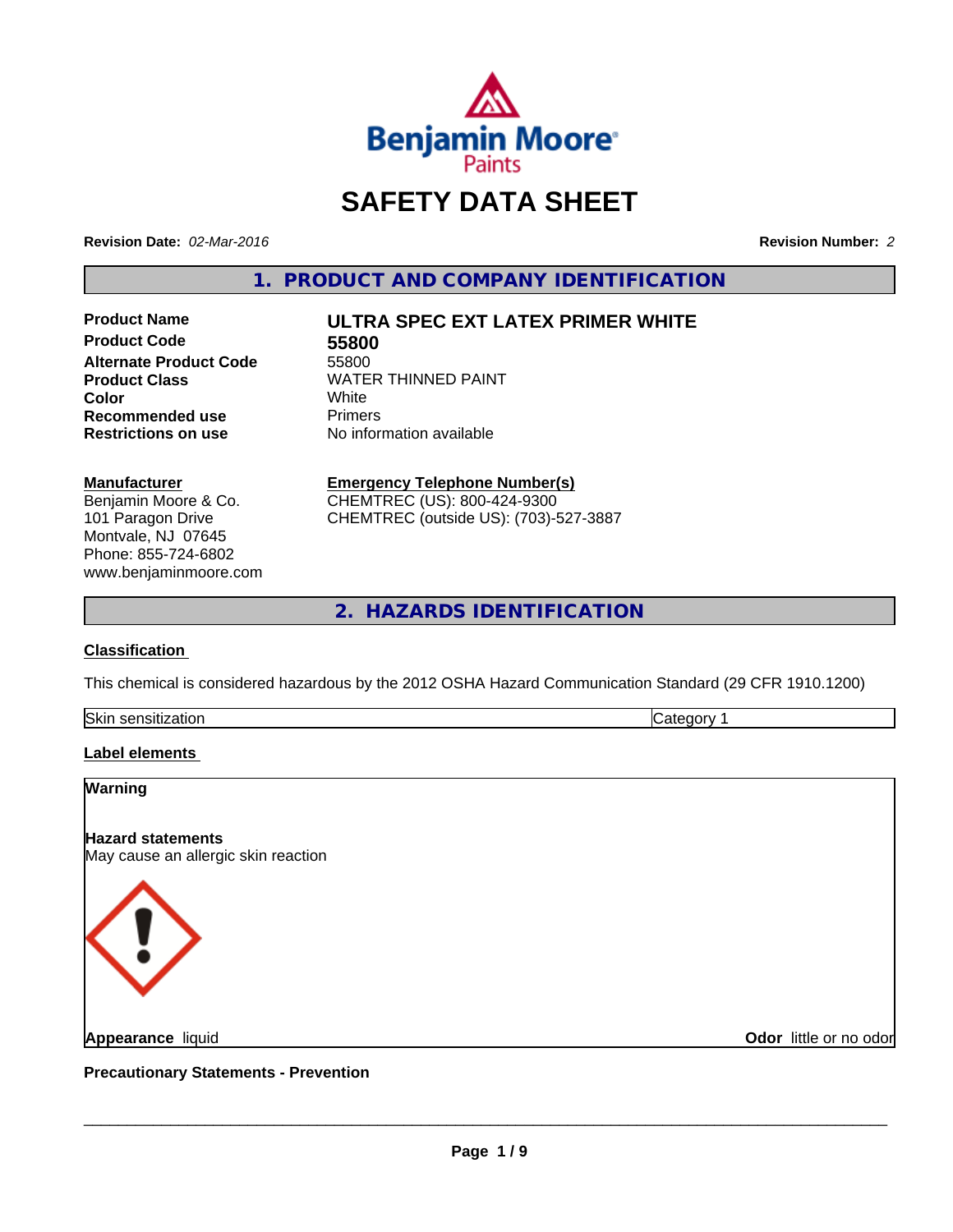Avoid breathing dust/fume/mist/vapors/spray Contaminated work clothing should not be allowed out of the workplace Wear protective gloves

#### **Skin**

If on skin wash with plenty of soap and water If skin irritation or rash occurs get medical attention Wash contaminated clothing before reuse

#### **Precautionary Statements - Disposal**

Dispose of contents/container to an approved waste disposal plant

#### **Hazards not otherwise classified (HNOC)**

Not Applicable

#### **Other information**

No information available

# **3. COMPOSITION INFORMATION ON COMPONENTS**

 $\overline{\phantom{a}}$  ,  $\overline{\phantom{a}}$  ,  $\overline{\phantom{a}}$  ,  $\overline{\phantom{a}}$  ,  $\overline{\phantom{a}}$  ,  $\overline{\phantom{a}}$  ,  $\overline{\phantom{a}}$  ,  $\overline{\phantom{a}}$  ,  $\overline{\phantom{a}}$  ,  $\overline{\phantom{a}}$  ,  $\overline{\phantom{a}}$  ,  $\overline{\phantom{a}}$  ,  $\overline{\phantom{a}}$  ,  $\overline{\phantom{a}}$  ,  $\overline{\phantom{a}}$  ,  $\overline{\phantom{a}}$ 

| <b>Chemical Name</b>                                                         | <b>CAS-No</b> | Weight % (max) |
|------------------------------------------------------------------------------|---------------|----------------|
| Limestone                                                                    | 1317-65-3     | 25             |
| Titanium dioxide                                                             | 13463-67-7    |                |
| Zinc oxide                                                                   | 1314-13-2     |                |
| Propanoic acid, 2-methyl-, monoester with<br>2,2,4-trimethyl-1,3-pentanediol | 25265-77-4    |                |
| 2-N-octvl-4-Isothiazolin-3-One                                               | 26530-20-1    |                |

| <b>Suitable Extinguishing Media</b>              | Use extinguishing measures that are appropriate to local                                           |
|--------------------------------------------------|----------------------------------------------------------------------------------------------------|
|                                                  | 5. FIRE-FIGHTING MEASURES                                                                          |
| <b>Notes To Physician</b>                        | Treat symptomatically.                                                                             |
| <b>Most Important</b><br><b>Symptoms/Effects</b> | None known.                                                                                        |
| Ingestion                                        | Clean mouth with water and afterwards drink plenty of water. Consult a physician<br>if necessary.  |
| <b>Inhalation</b>                                | Move to fresh air. If symptoms persist, call a physician.                                          |
| <b>Skin Contact</b>                              | Wash off immediately with soap and plenty of water removing all contaminated<br>clothes and shoes. |
| <b>Eye Contact</b>                               | Rinse thoroughly with plenty of water for at least 15 minutes and consult a<br>physician.          |
| <b>General Advice</b>                            | No hazards which require special first aid measures.                                               |
|                                                  | 4. FIRST AID MEASURES                                                                              |

**Page 2 / 9**

 $\overline{\phantom{a}}$  ,  $\overline{\phantom{a}}$  ,  $\overline{\phantom{a}}$  ,  $\overline{\phantom{a}}$  ,  $\overline{\phantom{a}}$  ,  $\overline{\phantom{a}}$  ,  $\overline{\phantom{a}}$  ,  $\overline{\phantom{a}}$  ,  $\overline{\phantom{a}}$  ,  $\overline{\phantom{a}}$  ,  $\overline{\phantom{a}}$  ,  $\overline{\phantom{a}}$  ,  $\overline{\phantom{a}}$  ,  $\overline{\phantom{a}}$  ,  $\overline{\phantom{a}}$  ,  $\overline{\phantom{a}}$ 

circumstances and the surrounding environment.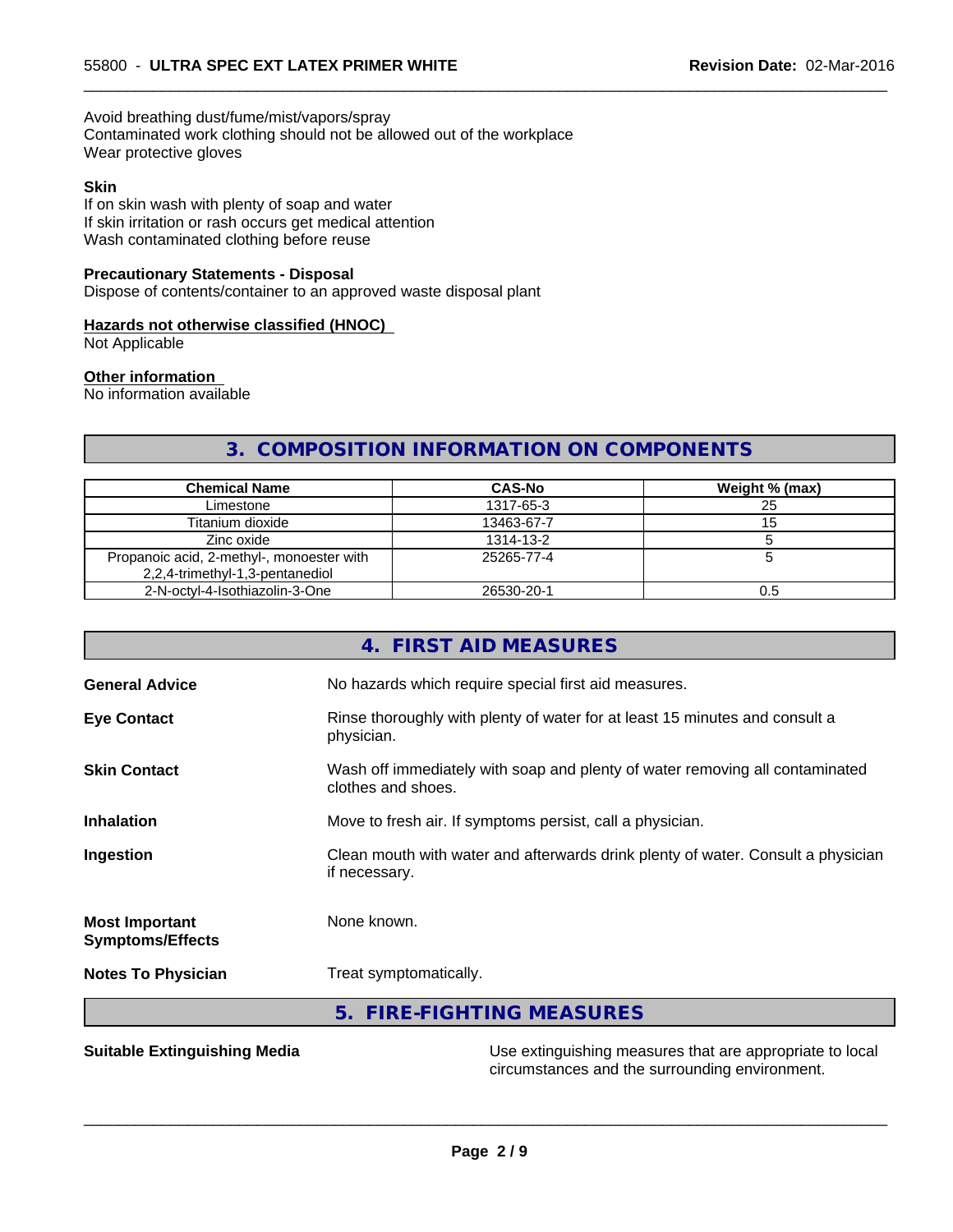| <b>Protective Equipment And Precautions For</b><br><b>Firefighters</b>                       | As in any fire, wear self-contained breathing apparatus<br>pressure-demand, MSHA/NIOSH (approved or equivalent)<br>and full protective gear. |
|----------------------------------------------------------------------------------------------|----------------------------------------------------------------------------------------------------------------------------------------------|
| <b>Specific Hazards Arising From The Chemical</b>                                            | Closed containers may rupture if exposed to fire or<br>extreme heat.                                                                         |
| <b>Sensitivity To Mechanical Impact</b>                                                      | No.                                                                                                                                          |
| <b>Sensitivity To Static Discharge</b>                                                       | No.                                                                                                                                          |
| <b>Flash Point Data</b><br>Flash Point (°F)<br>Flash Point (°C)<br><b>Flash Point Method</b> | Not applicable<br>Not applicable<br>Not applicable                                                                                           |
| <b>Flammability Limits In Air</b>                                                            |                                                                                                                                              |
| <b>Lower Explosion Limit</b><br><b>Upper Explosion Limit</b>                                 | Not applicable<br>Not applicable                                                                                                             |
| <b>NFPA</b><br>Health: 1<br>Flammability: 0                                                  | Instability: 0<br><b>Special: Not Applicable</b>                                                                                             |
| <b>NFPA Legend</b><br>0 - Not Hazardous                                                      |                                                                                                                                              |

 $\overline{\phantom{a}}$  ,  $\overline{\phantom{a}}$  ,  $\overline{\phantom{a}}$  ,  $\overline{\phantom{a}}$  ,  $\overline{\phantom{a}}$  ,  $\overline{\phantom{a}}$  ,  $\overline{\phantom{a}}$  ,  $\overline{\phantom{a}}$  ,  $\overline{\phantom{a}}$  ,  $\overline{\phantom{a}}$  ,  $\overline{\phantom{a}}$  ,  $\overline{\phantom{a}}$  ,  $\overline{\phantom{a}}$  ,  $\overline{\phantom{a}}$  ,  $\overline{\phantom{a}}$  ,  $\overline{\phantom{a}}$ 

- 1 Slightly
- 2 Moderate
- 3 High
- 4 Severe

*The ratings assigned are only suggested ratings, the contractor/employer has ultimate responsibilities for NFPA ratings where this system is used.*

*Additional information regarding the NFPA rating system is available from the National Fire Protection Agency (NFPA) at www.nfpa.org.*

|                                  | 6. ACCIDENTAL RELEASE MEASURES                                                                                                                                                   |
|----------------------------------|----------------------------------------------------------------------------------------------------------------------------------------------------------------------------------|
| <b>Personal Precautions</b>      | Avoid contact with skin, eyes and clothing. Ensure adequate ventilation.                                                                                                         |
| <b>Other Information</b>         | Prevent further leakage or spillage if safe to do so.                                                                                                                            |
| <b>Environmental Precautions</b> | See Section 12 for additional Ecological Information.                                                                                                                            |
| <b>Methods For Clean-Up</b>      | Soak up with inert absorbent material. Sweep up and shovel into suitable<br>containers for disposal.                                                                             |
|                                  | 7. HANDLING AND STORAGE                                                                                                                                                          |
| <b>Handling</b>                  | Avoid contact with skin, eyes and clothing. Avoid breathing vapors, spray mists or<br>sanding dust. In case of insufficient ventilation, wear suitable respiratory<br>equipment. |
| <b>Storage</b>                   | Keep container tightly closed. Keep out of the reach of children.                                                                                                                |
| <b>Incompatible Materials</b>    | No information available                                                                                                                                                         |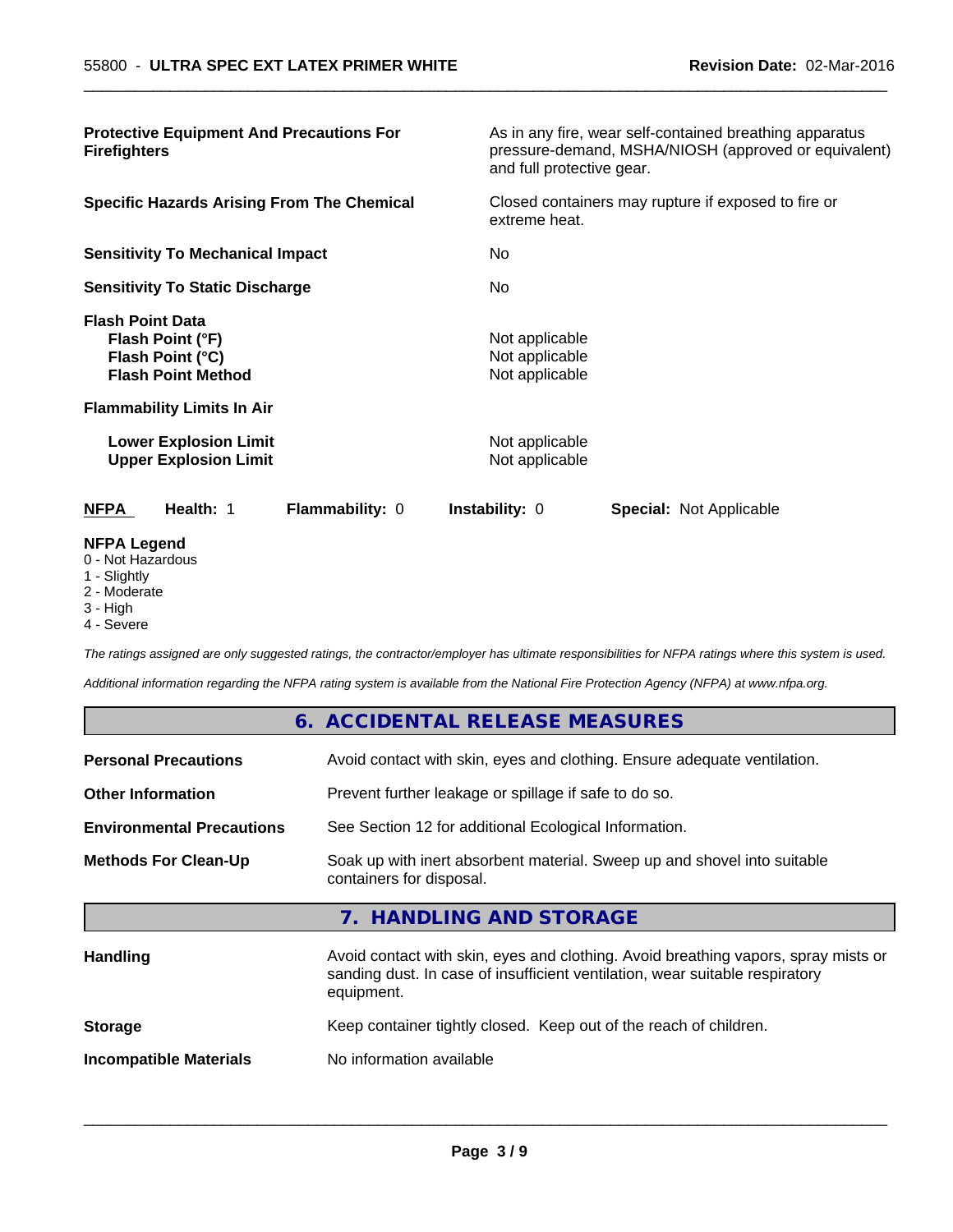# **8. EXPOSURE CONTROLS / PERSONAL PROTECTION**

#### **Exposure Limits**

| <b>Chemical Name</b> | <b>ACGIH</b>              | <b>OSHA</b>                      |
|----------------------|---------------------------|----------------------------------|
| Limestone            | N/E                       | 15 mg/m <sup>3</sup> - TWA total |
|                      |                           | $5 \text{ ma/m}^3$ - TWA         |
| Titanium dioxide     | 10 mg/m $3$ - TWA         | 15 mg/m $3$ - TWA                |
| Zinc oxide           | 2 mg/m <sup>3</sup> - TWA | $5 \text{ mg/m}^3$ - TWA         |
|                      | 10 mg/m $3$ - STEL        | $15 \text{ mg/m}^3$ - TWA        |

**Engineering Measures** Ensure adequate ventilation, especially in confined areas.

#### **Personal Protective Equipment**

| <b>Eye/Face Protection</b>    | Safety glasses with side-shields.                                        |
|-------------------------------|--------------------------------------------------------------------------|
| <b>Skin Protection</b>        | Protective gloves and impervious clothing.                               |
| <b>Respiratory Protection</b> | In case of insufficient ventilation wear suitable respiratory equipment. |
| Uusiana Maaauraa              | buoid contact with align avec and alathing. Bemove and week contaminated |

**Hygiene Measures** Avoid contact with skin, eyes and clothing. Remove and wash contaminated clothing before re-use. Wash thoroughly after handling.

 $\overline{\phantom{a}}$  ,  $\overline{\phantom{a}}$  ,  $\overline{\phantom{a}}$  ,  $\overline{\phantom{a}}$  ,  $\overline{\phantom{a}}$  ,  $\overline{\phantom{a}}$  ,  $\overline{\phantom{a}}$  ,  $\overline{\phantom{a}}$  ,  $\overline{\phantom{a}}$  ,  $\overline{\phantom{a}}$  ,  $\overline{\phantom{a}}$  ,  $\overline{\phantom{a}}$  ,  $\overline{\phantom{a}}$  ,  $\overline{\phantom{a}}$  ,  $\overline{\phantom{a}}$  ,  $\overline{\phantom{a}}$ 

# **9. PHYSICAL AND CHEMICAL PROPERTIES**

| Appearance                           | liquid                   |
|--------------------------------------|--------------------------|
| Odor                                 | little or no odor        |
| <b>Odor Threshold</b>                | No information available |
| Density (Ibs/gal)                    | $11.2 - 11.3$            |
| <b>Specific Gravity</b>              | $1.34 - 1.35$            |
| рH                                   | No information available |
| <b>Viscosity (cps)</b>               | No information available |
| <b>Solubility</b>                    | No information available |
| <b>Water Solubility</b>              | No information available |
| <b>Evaporation Rate</b>              | No information available |
| <b>Vapor Pressure</b>                | No information available |
| <b>Vapor Density</b>                 | No information available |
| Wt. % Solids                         | $50 - 60$                |
| Vol. % Solids                        | $30 - 40$                |
| Wt. % Volatiles                      | $40 - 50$                |
| <b>Vol. % Volatiles</b>              | $60 - 70$                |
| <b>VOC Regulatory Limit (g/L)</b>    | < 100                    |
| <b>Boiling Point (°F)</b>            | 212                      |
| <b>Boiling Point (°C)</b>            | 100                      |
| <b>Freezing Point (°F)</b>           | 32                       |
| <b>Freezing Point (°C)</b>           | 0                        |
| Flash Point (°F)                     | Not applicable           |
| Flash Point (°C)                     | Not applicable           |
| <b>Flash Point Method</b>            | Not applicable           |
| Flammability (solid, gas)            | Not applicable           |
| <b>Upper Explosion Limit</b>         | Not applicable           |
| <b>Lower Explosion Limit</b>         | Not applicable           |
| <b>Autoignition Temperature (°F)</b> | No information available |
| <b>Autoignition Temperature (°C)</b> | No information available |
| Decomposition Temperature (°F)       | No information available |
| Decomposition Temperature (°C)       | No information available |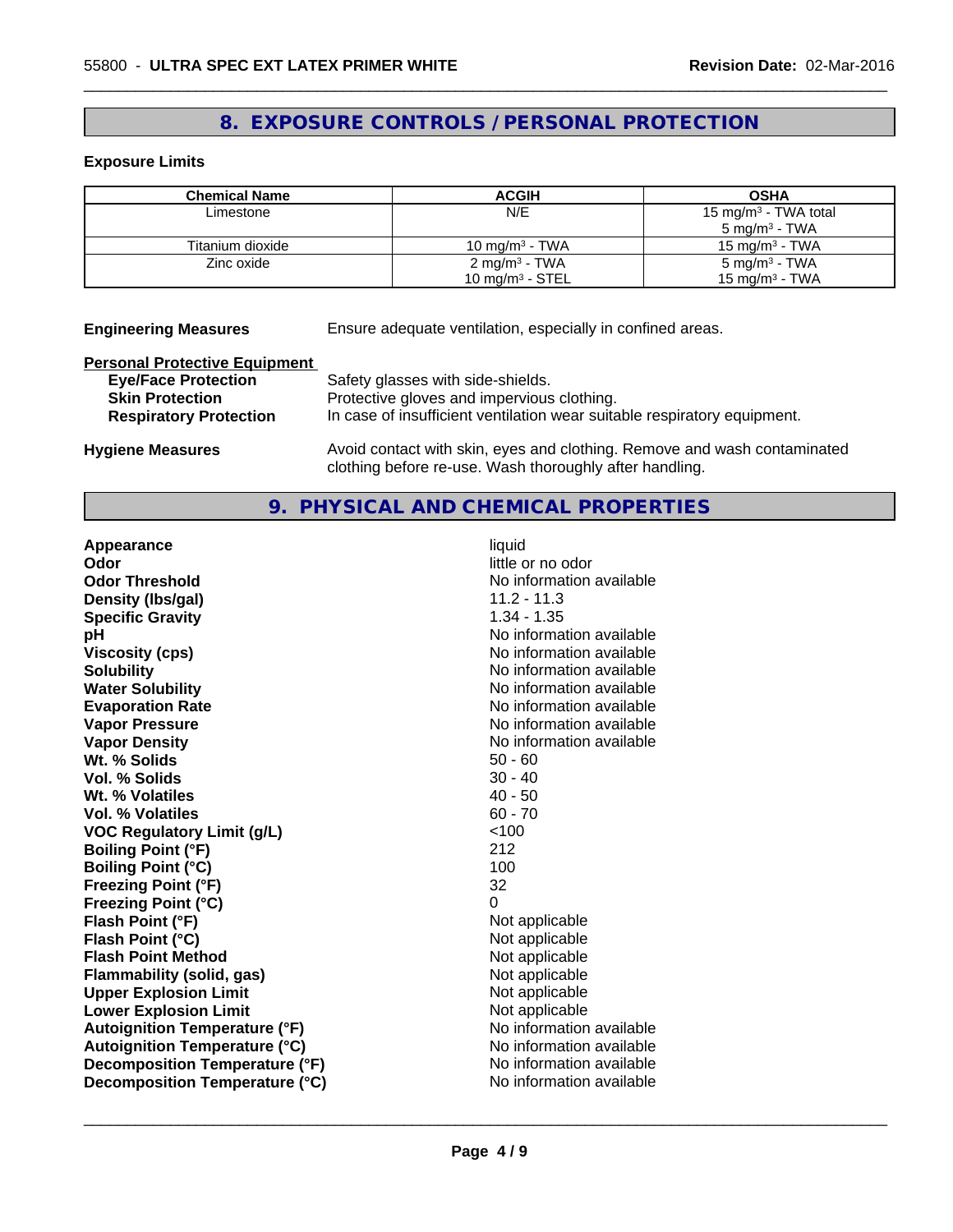#### **Partition Coefficient (n-octanol/water)** No information available

 $\overline{\phantom{a}}$  ,  $\overline{\phantom{a}}$  ,  $\overline{\phantom{a}}$  ,  $\overline{\phantom{a}}$  ,  $\overline{\phantom{a}}$  ,  $\overline{\phantom{a}}$  ,  $\overline{\phantom{a}}$  ,  $\overline{\phantom{a}}$  ,  $\overline{\phantom{a}}$  ,  $\overline{\phantom{a}}$  ,  $\overline{\phantom{a}}$  ,  $\overline{\phantom{a}}$  ,  $\overline{\phantom{a}}$  ,  $\overline{\phantom{a}}$  ,  $\overline{\phantom{a}}$  ,  $\overline{\phantom{a}}$ 

|--|

| <b>Reactivity</b>                         | Not Applicable                           |
|-------------------------------------------|------------------------------------------|
| <b>Chemical Stability</b>                 | Stable under normal conditions.          |
| <b>Conditions To Avoid</b>                | Prevent from freezing.                   |
| <b>Incompatible Materials</b>             | No materials to be especially mentioned. |
| <b>Hazardous Decomposition Products</b>   | None under normal use.                   |
| <b>Possibility Of Hazardous Reactions</b> | None under normal conditions of use.     |

# **11. TOXICOLOGICAL INFORMATION**

| <b>Product Information</b>               |                                                                                            |
|------------------------------------------|--------------------------------------------------------------------------------------------|
| Information on likely routes of exposure |                                                                                            |
| <b>Principal Routes of Exposure</b>      | Eye contact, skin contact and inhalation.                                                  |
| <b>Acute Toxicity</b>                    |                                                                                            |
| <b>Product Information</b>               | No information available                                                                   |
| Information on toxicological effects     |                                                                                            |
| <b>Symptoms</b>                          | No information available                                                                   |
|                                          | Delayed and immediate effects as well as chronic effects from short and long-term exposure |
| Eye contact                              | May cause slight irritation.                                                               |
| <b>Skin contact</b>                      | Substance may cause slight skin irritation. Prolonged or repeated contact may dry          |
|                                          | skin and cause irritation.                                                                 |
| Inhalation                               | May cause irritation of respiratory tract.                                                 |
| Ingestion                                | Ingestion may cause gastrointestinal irritation, nausea, vomiting and diarrhea.            |
| <b>Sensitization:</b>                    | May cause an allergic skin reaction                                                        |
| <b>Neurological Effects</b>              | No information available.                                                                  |
| <b>Mutagenic Effects</b>                 | No information available.                                                                  |
| <b>Reproductive Effects</b>              | No information available.                                                                  |
| <b>Developmental Effects</b>             | No information available.                                                                  |
| <b>Target Organ Effects</b>              | No information available.                                                                  |
| <b>STOT - single exposure</b>            | No information available.                                                                  |
| <b>STOT - repeated exposure</b>          | No information available.                                                                  |
| Other adverse effects                    | No information available.                                                                  |
| <b>Aspiration Hazard</b>                 | No information available                                                                   |
| Numerical measures of toxicitv           |                                                                                            |
|                                          |                                                                                            |

**The following values are calculated based on chapter 3.1 of the GHS document**

**ATEmix (oral)** 55840 mg/kg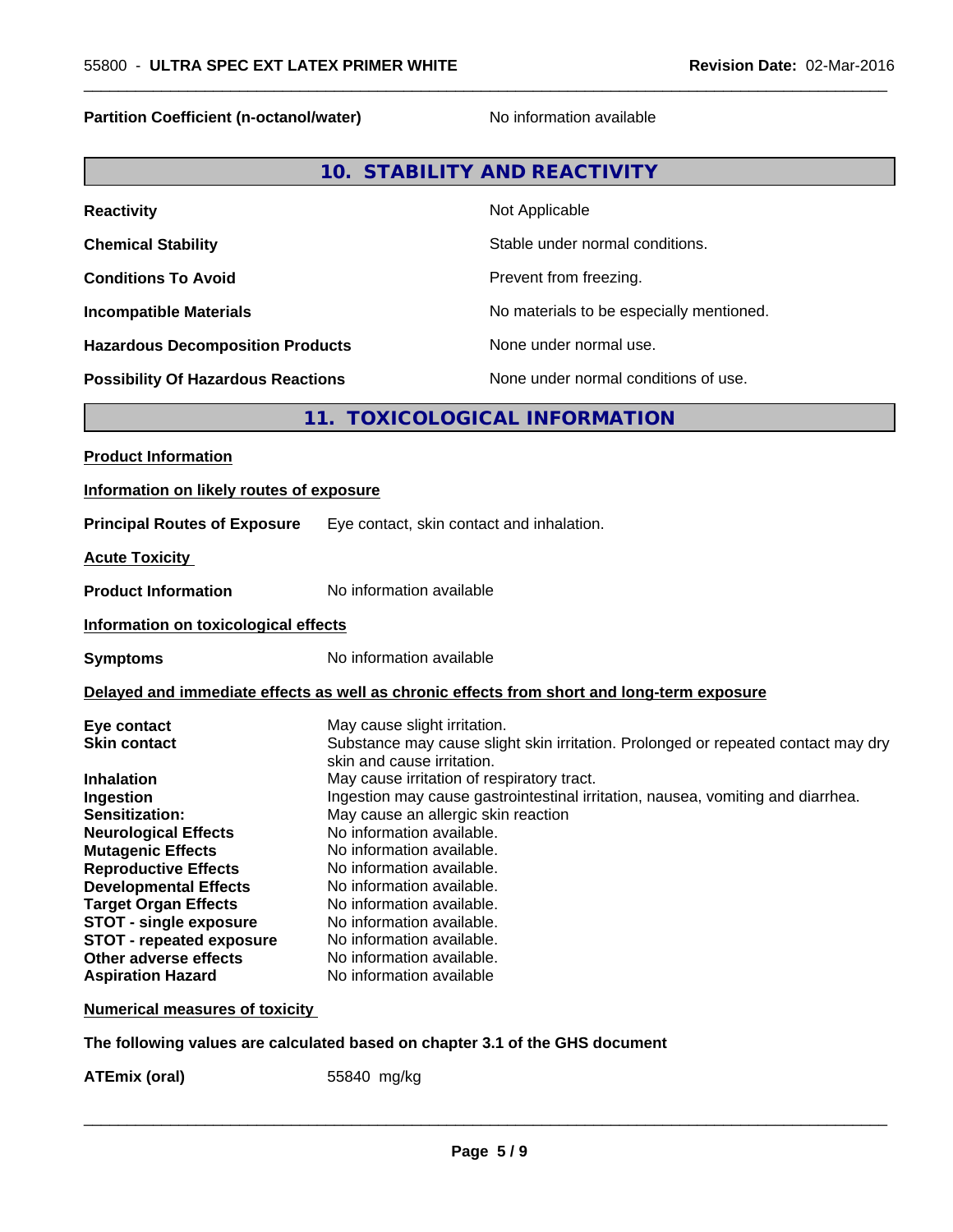| <b>ATEmix (dermal)</b>               | 441000 mg/kg |
|--------------------------------------|--------------|
| <b>ATEmix (inhalation-dust/mist)</b> | 455.2 mg/L   |

#### **Component**

Limestone LD50 Oral: 6,450 mg/kg (Rat) vendor data Titanium dioxide LD50 Oral: > 10000 mg/kg (Rat) LC50 Inhalation (Dust):  $> 6.82$  mg/L (Rat, 4 hr.) Zinc oxide LD50 Oral: 5000 mg/kg (Rat) LC50 Inhalation (Dust):  $> 5700$  mg/m<sup>3</sup> (Rat, 4 hr.) 2-N-octyl-4-Isothiazolin-3-One LD50 Oral: 550 mg/kg (Rat) LD50 Dermal: 690 mg/kg (Rabbit)

#### **Carcinogenicity**

*The information below indicateswhether each agency has listed any ingredient as a carcinogen:.*

| <b>Chemical Name</b>          | <b>IARC</b>          | <b>NTP</b> | <b>OSHA Carcinogen</b> |
|-------------------------------|----------------------|------------|------------------------|
|                               | 2B<br>Possible Human |            | Listed                 |
| $-1$<br>dioxide<br>. Hitanium | Carcinogen           |            |                        |

 $\overline{\phantom{a}}$  ,  $\overline{\phantom{a}}$  ,  $\overline{\phantom{a}}$  ,  $\overline{\phantom{a}}$  ,  $\overline{\phantom{a}}$  ,  $\overline{\phantom{a}}$  ,  $\overline{\phantom{a}}$  ,  $\overline{\phantom{a}}$  ,  $\overline{\phantom{a}}$  ,  $\overline{\phantom{a}}$  ,  $\overline{\phantom{a}}$  ,  $\overline{\phantom{a}}$  ,  $\overline{\phantom{a}}$  ,  $\overline{\phantom{a}}$  ,  $\overline{\phantom{a}}$  ,  $\overline{\phantom{a}}$ 

• Although IARC has classified titanium dioxide as possibly carcinogenic to humans (2B), their summary concludes: "No significant exposure to titanium dioxide is thought to occur during the use of products in which titanium dioxide is bound to other materials, such as paint."

#### **Legend**

IARC - International Agency for Research on Cancer NTP - National Toxicity Program OSHA - Occupational Safety & Health Administration

**12. ECOLOGICAL INFORMATION**

## **Ecotoxicity Effects**

The environmental impact of this product has not been fully investigated.

## **Product Information**

#### **Acute Toxicity to Fish**

No information available

**Acute Toxicity to Aquatic Invertebrates**

No information available

#### **Acute Toxicity to Aquatic Plants**

No information available

#### **Persistence / Degradability**

No information available.

#### **Bioaccumulation / Accumulation**

No information available.

#### **Mobility in Environmental Media**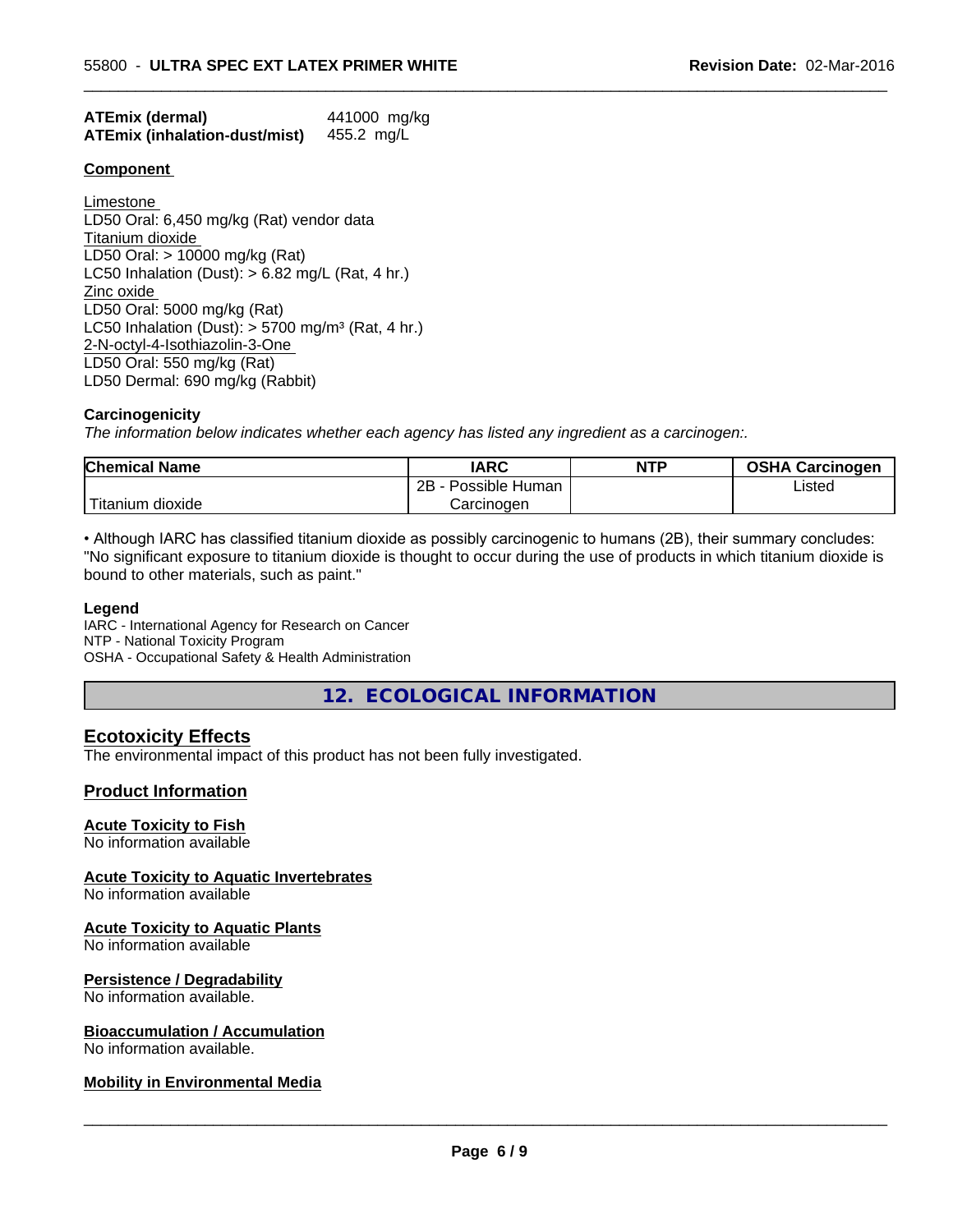No information available.

#### **Ozone**

No information available

#### **Component**

#### **Acute Toxicity to Fish**

Titanium dioxide  $LC50:$  > 1000 mg/L (Fathead Minnow - 96 hr.)

#### **Acute Toxicity to Aquatic Invertebrates**

No information available

#### **Acute Toxicity to Aquatic Plants**

No information available

|                              | 13. DISPOSAL CONSIDERATIONS                                                                                                                                                                                               |
|------------------------------|---------------------------------------------------------------------------------------------------------------------------------------------------------------------------------------------------------------------------|
| <b>Waste Disposal Method</b> | Dispose of in accordance with federal, state, and local regulations. Local<br>requirements may vary, consult your sanitation department or state-designated<br>environmental protection agency for more disposal options. |
|                              | 14. TRANSPORT INFORMATION                                                                                                                                                                                                 |
| <b>DOT</b>                   | Not regulated                                                                                                                                                                                                             |
| <b>ICAO / IATA</b>           | Not regulated                                                                                                                                                                                                             |
| <b>IMDG / IMO</b>            | Not regulated                                                                                                                                                                                                             |
|                              | 15. REGULATORY INFORMATION                                                                                                                                                                                                |
|                              |                                                                                                                                                                                                                           |

 $\overline{\phantom{a}}$  ,  $\overline{\phantom{a}}$  ,  $\overline{\phantom{a}}$  ,  $\overline{\phantom{a}}$  ,  $\overline{\phantom{a}}$  ,  $\overline{\phantom{a}}$  ,  $\overline{\phantom{a}}$  ,  $\overline{\phantom{a}}$  ,  $\overline{\phantom{a}}$  ,  $\overline{\phantom{a}}$  ,  $\overline{\phantom{a}}$  ,  $\overline{\phantom{a}}$  ,  $\overline{\phantom{a}}$  ,  $\overline{\phantom{a}}$  ,  $\overline{\phantom{a}}$  ,  $\overline{\phantom{a}}$ 

# **International Inventories**

| <b>TSCA: United States</b> | Yes - All components are listed or exempt. |
|----------------------------|--------------------------------------------|
| <b>DSL: Canada</b>         | Yes - All components are listed or exempt. |

# **Federal Regulations**

#### **SARA 311/312 hazardous categorization**

| Acute Health Hazard               | Yes |
|-----------------------------------|-----|
| Chronic Health Hazard             | Nο  |
| Fire Hazard                       | Nο  |
| Sudden Release of Pressure Hazard | Nο  |
| Reactive Hazard                   | Nο  |

# **SARA 313**

Section 313 of Title III of the Superfund Amendments and Reauthorization Act of 1986 (SARA). This product contains a chemical or chemicals which are subject to the reporting requirements of the Act and Title 40 of the Code of Federal Regulations, Part 372: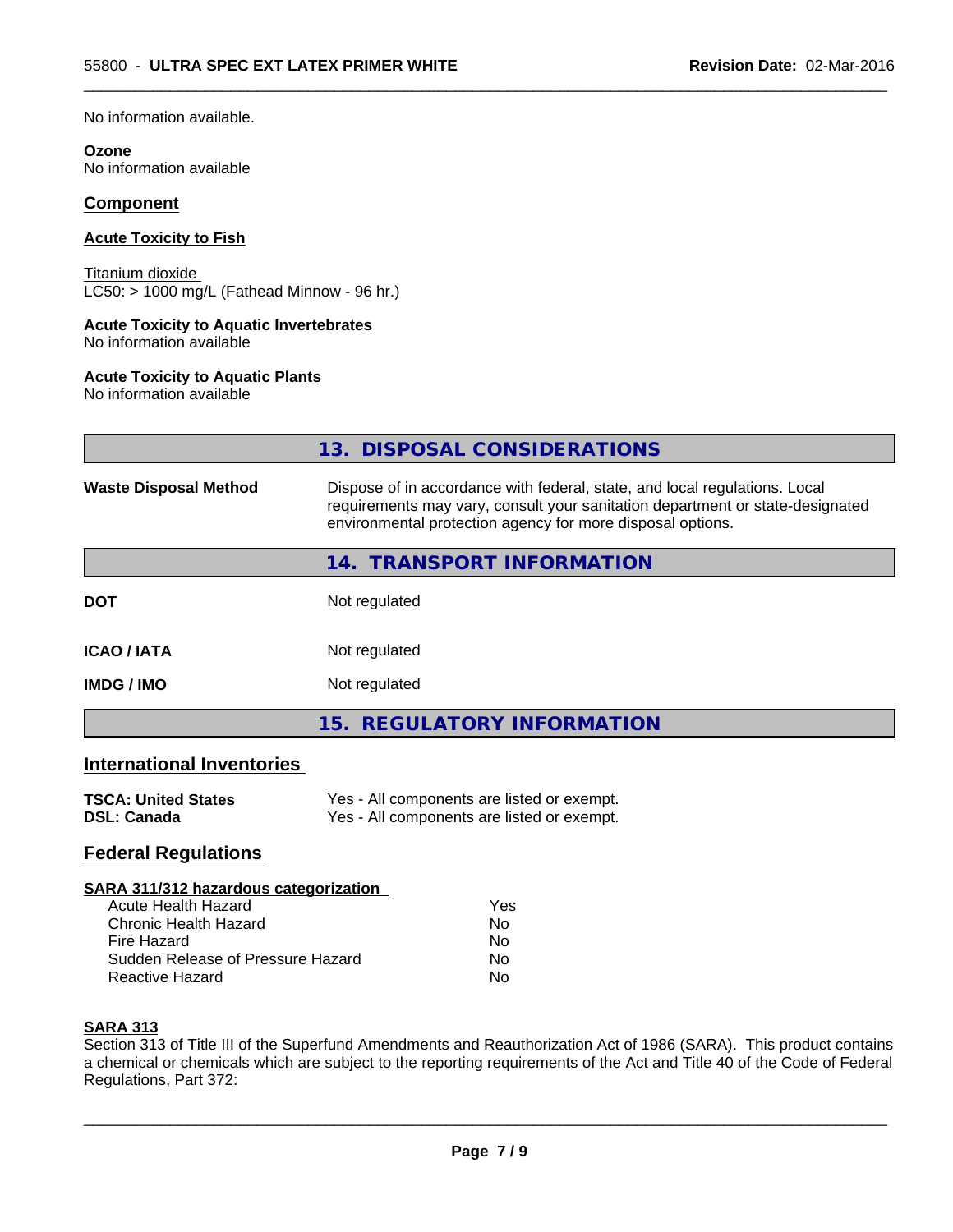| <b>Chemical Name</b> | <b>CAS-No</b> | Weight % (max) | <b>CERCLA/SARA 313</b><br>(de minimis concentration) |
|----------------------|---------------|----------------|------------------------------------------------------|
| Zinc oxide           | 1314-13-2     |                |                                                      |

 $\overline{\phantom{a}}$  ,  $\overline{\phantom{a}}$  ,  $\overline{\phantom{a}}$  ,  $\overline{\phantom{a}}$  ,  $\overline{\phantom{a}}$  ,  $\overline{\phantom{a}}$  ,  $\overline{\phantom{a}}$  ,  $\overline{\phantom{a}}$  ,  $\overline{\phantom{a}}$  ,  $\overline{\phantom{a}}$  ,  $\overline{\phantom{a}}$  ,  $\overline{\phantom{a}}$  ,  $\overline{\phantom{a}}$  ,  $\overline{\phantom{a}}$  ,  $\overline{\phantom{a}}$  ,  $\overline{\phantom{a}}$ 

# **Clean Air Act,Section 112 Hazardous Air Pollutants (HAPs) (see 40 CFR 61)**

This product contains the following HAPs:

*None*

# **State Regulations**

#### **California Proposition 65**

This product may contain small amounts of materials known to the state of California to cause cancer or reproductive *harm.*

#### **State Right-to-Know**

| <b>Chemical Name</b> | <b>Massachusetts</b> | <b>New Jersey</b> | Pennsylvania |
|----------------------|----------------------|-------------------|--------------|
| Limestone            |                      |                   |              |
| Titanium dioxide     |                      |                   |              |
| Zinc oxide           |                      |                   |              |

#### **Legend**

X - Listed

**16. OTHER INFORMATION**

| HMIS -<br><b>HMIS Legend</b> | <b>Health: 1</b> | <b>Flammability: 0</b> | <b>Reactivity: 0</b> | PPE: - |  |
|------------------------------|------------------|------------------------|----------------------|--------|--|
| 0 - Minimal Hazard           |                  |                        |                      |        |  |
| 1 - Slight Hazard            |                  |                        |                      |        |  |
| 2 - Moderate Hazard          |                  |                        |                      |        |  |

- 
- 3 Serious Hazard
- 4 Severe Hazard
- Chronic Hazard

X - Consult your supervisor or S.O.P. for "Special" handling instructions.

*Note: The PPE rating has intentionally been left blank. Choose appropriate PPE that will protect employees from the hazards the material will present under the actual normal conditions of use.*

*Caution: HMISÒ ratings are based on a 0-4 rating scale, with 0 representing minimal hazards or risks, and 4 representing significant hazards or risks. Although HMISÒ ratings are not required on MSDSs under 29 CFR 1910.1200, the preparer, has chosen to provide them. HMISÒ ratings are to be used only in conjunction with a fully implemented HMISÒ program by workers who have received appropriate HMISÒ training. HMISÒ is a registered trade and service mark of the NPCA. HMISÒ materials may be purchased exclusively from J. J. Keller (800) 327-6868.*

**WARNING!** If you scrape, sand, or remove old paint, you may release lead dust. LEAD IS TOXIC. EXPOSURE TO LEAD DUST CAN CAUSE SERIOUS ILLNESS, SUCH AS BRAIN DAMAGE, ESPECIALLY IN CHILDREN. PREGNANT WOMEN SHOULD ALSO AVOID EXPOSURE.Wear a NIOSH approved respirator to control lead exposure. Clean up carefully with a HEPA vacuum and a wet mop. Before you start, find out how to protect yourself and your family by contacting the National Lead Information Hotline at 1-800-424-LEAD or log on to www.epa.gov/lead.